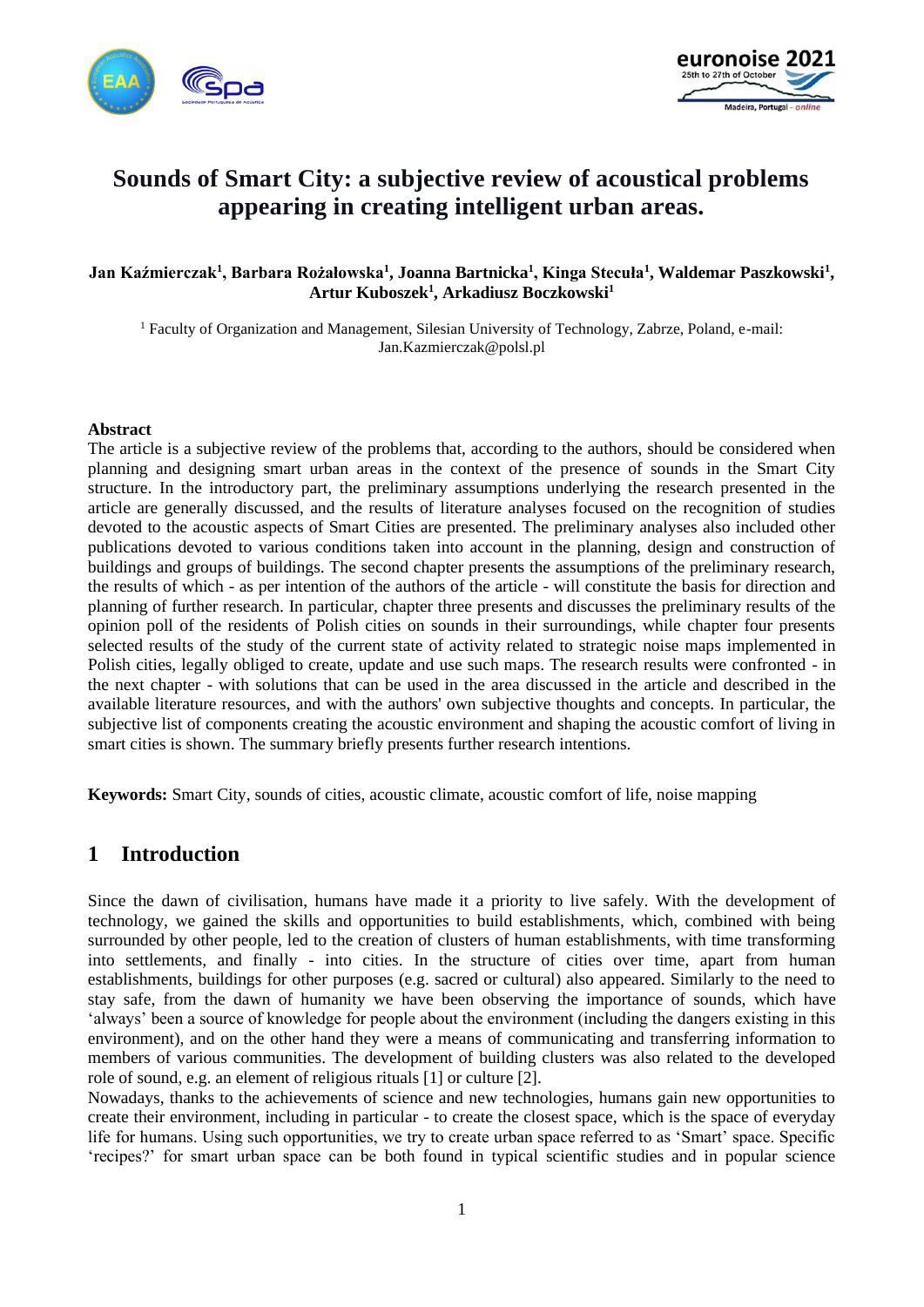

sources, and there are usually quite general sets of rules / principles for creating or transforming urbanised space into smart space.

For example, in the study [3] we can find recommendations such as: 'Define your own city model using the "mantra of your city" or "Make sure that the created "smart" city is inhabitable, improve the quality of public space ("space for people")'. They are undoubtedly imprecise, but - after careful reflection - a wide range of problems can be identified to be solved on their basis. Such problems are indicated in the following areas: technical (engineering, architectural and urban solutions, IT solutions for the management of space and communal resources), social (sociological, cultural, psychological, educational problems, as well as health protection and broadly understood security) as well as management and economic (activities in public space, e.g. costs of infrastructure, equipment or costs associated with environmental degradation).

In the literature, there are considerations on the practical aspects of defined areas of issues, however, such solutions are mainly proposed in the field of computerisation [4], construction and urban planning [5], or broadly understood municipal tasks [6]. However, there are very few studies on the presence of acoustic issues in the creation of a smart urbanised space (e.g. [7]). Therefore, the authors of this study attempted to answer the question whether acoustic aspects can and must be taken into account when considering smart urban space? The attempt at such an answer was based on the assumptions presented in the next chapter.

# **2 Analysis of the research problem and assumptions of the research plan**

The starting point for analysing the needs and possibilities of taking into account the acoustic component in the creation and use of Smart City space and for the formulation of the research problem was the assumption that in the research works presented here, sounds will not be treated in a traditional way. The research problem will therefore not be limited to noise as an element of the set of environmental threats and to searching for ways to reduce noise in the city space. Let's ask - first of all - what, in terms of acoustic impacts, should and can be taken into account in the creation of 'smart' urban space (Smart City). In the presented research, it was decided to base the answer to this question on a detailed analysis of the available literature sources. The results of such analysis became the basis for making an inventory of solutions offered by modern technologies and, for example, allowing for:

- shaping a safe public space based on smart acoustic space, using communication channels between 'life participants' in a smart city, including: using combinations of signals (e.g. visual and acoustic), to optimise the 'acoustic service' of residents (sound messages, alarm signals) [8],
- supporting communal task management processes (e.g. smart energy management [9],
- controlling the structure and intensity of traffic flows of road users (vehicles and pedestrians), increasing the safety of pedestrians in the space shared by vehicles, especially electric and / or autonomous (e.g. equipping such vehicles with visual and acoustic communication systems with pedestrians) [10],
- creating 'individualised acoustic spaces', eliminating undesirable (unwanted) sounds with methods developed in the field of the so-called active noise reduction technology [11],

Another element of the research plan was the assumption that sounds in smart urban space - apart from the aforementioned 'environmental' approach - can and should be seen as a positive factor shaping the positive feelings of residents. This approach can be linked to the identification of the 'city mantra' proposed in the paper [3]. It is obvious that the perception of sounds is very subjective and varied, depending, for example, on the age group, personal habits, or - last but not least - the cultural circle and tradition of the place. Therefore, a decision was made to forgo the identification of factors conditioning the perception of 'city sounds' by members of the research team, assuming that such identification would be, by nature, subjective. Therefore, the authors of this study decided to conduct - in the first phase of their research - a reconnaissance survey among city residents in Poland, asking them about their feelings and opinions about the 'acoustic component' in their places of residence. The description of the current state of this research is presented (briefly) in Chapter 3 of this study.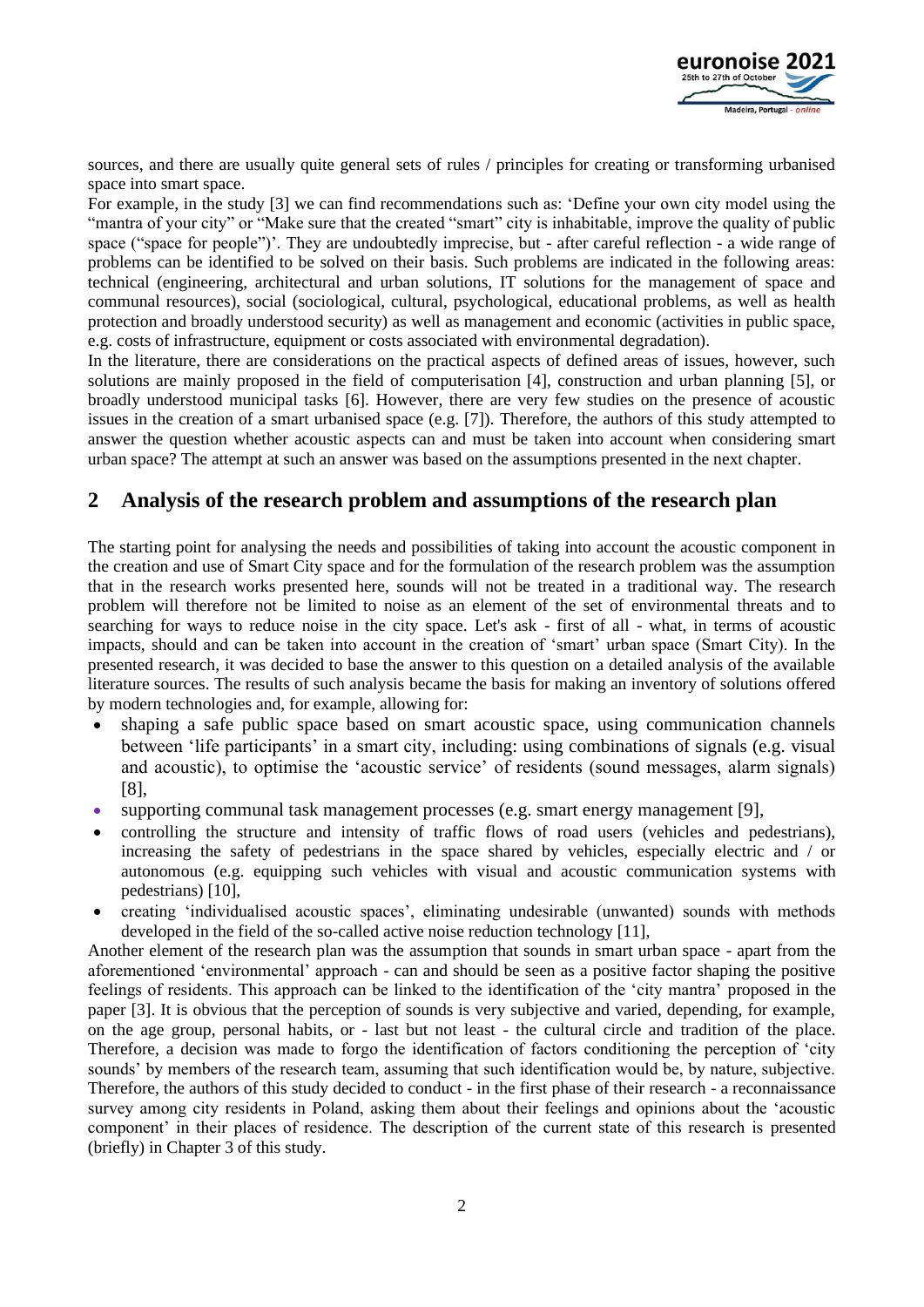

Finally, it was assumed that the expected result of the conducted research would be a specific solution improving the quality of smart urban space management. In the literature on the subject, studies with such an approach (e.g. [12]) can be found, but there are not too many.

The authors of this study decided that the created solution should use the resources already available in city management, such as those created on the basis of the EU 'Noise' Directive [13] with subsequent supplements and changes ([14, 15]) strategic noise maps in large European cities. In order to recognise the possibility of implementing such a solution, a list of questions was formulated for cities in Poland that are subject to the statutory obligation to create, update and use strategic noise maps, about their experiences and opinions. The description of the current state of this research is presented (briefly) in Chapter 4 of this study.

### **3 Exploratory survey research on the creation of smart urban space**

The research, which was carried out in Polish cities in June and July of 2021, was aimed at providing residents' opinions on their perception of the city's acoustic environment. Due to the relatively new subject of research, it was decided to make them exploratory. Therefore, the requirement of representativeness was forgone and the focus was placed on the compilation of quantitative and qualitative data allowing for a better understanding of the urban audio sphere [16]. The preliminary working research hypothesis [17] referred to the perception of the relationship between the perception of sounds in the city and the quality of life. Generally outlined research questions focused on the issue of subjective determination of the importance of sounds heard in the city space and recognition of the type of sounds that residents would like to eliminate or transform.

The basic assumption in the research was the recognition that the inclusion of a wide repertoire of sounds individually perceived in the considerations on the city's audio sphere is extremely important. The perception of sounds by people is culturally distorted and depends on the perceptive abilities of an individual, therefore the data contained in the opinions expressed by residents should complement those obtained by technical measuring equipment.

The research tool used was a questionnaire carried out via a Google form, sent out via the Internet to city residents. The selection was a non-probability sample - an extensive snowball sampling method was used to reach city residents. Via social networks, a request was sent to share the form with people living in cities of various regions of Poland. Large cities were also invited to cooperate and they posted a questionnaire on their city websites. As for the preliminary exploratory nature of the research, a large sample was obtained: 770 completed forms (as of 20/07/2021).

The results of the research show that the working hypothesis is confirmed in the opinions of people participating in the research. In one of the survey questions, the respondents were asked to mark the answer to the following question: 'Do city sounds matter to you?'. About 85% of respondents stated that city sounds matter to them, only 8% gave a negative answer, and the rest (7%) answered 'I don't know'. The percentage distribution of answers allows for the following conclusion: city sounds constitute an important practical issue from the point of view of its residents. This confirms the need to conduct research in the field of sounds creating the acoustic environment and shaping the acoustic comfort of living in urban space. Fig. 1 shows a chart with percentages for individual responses to the question.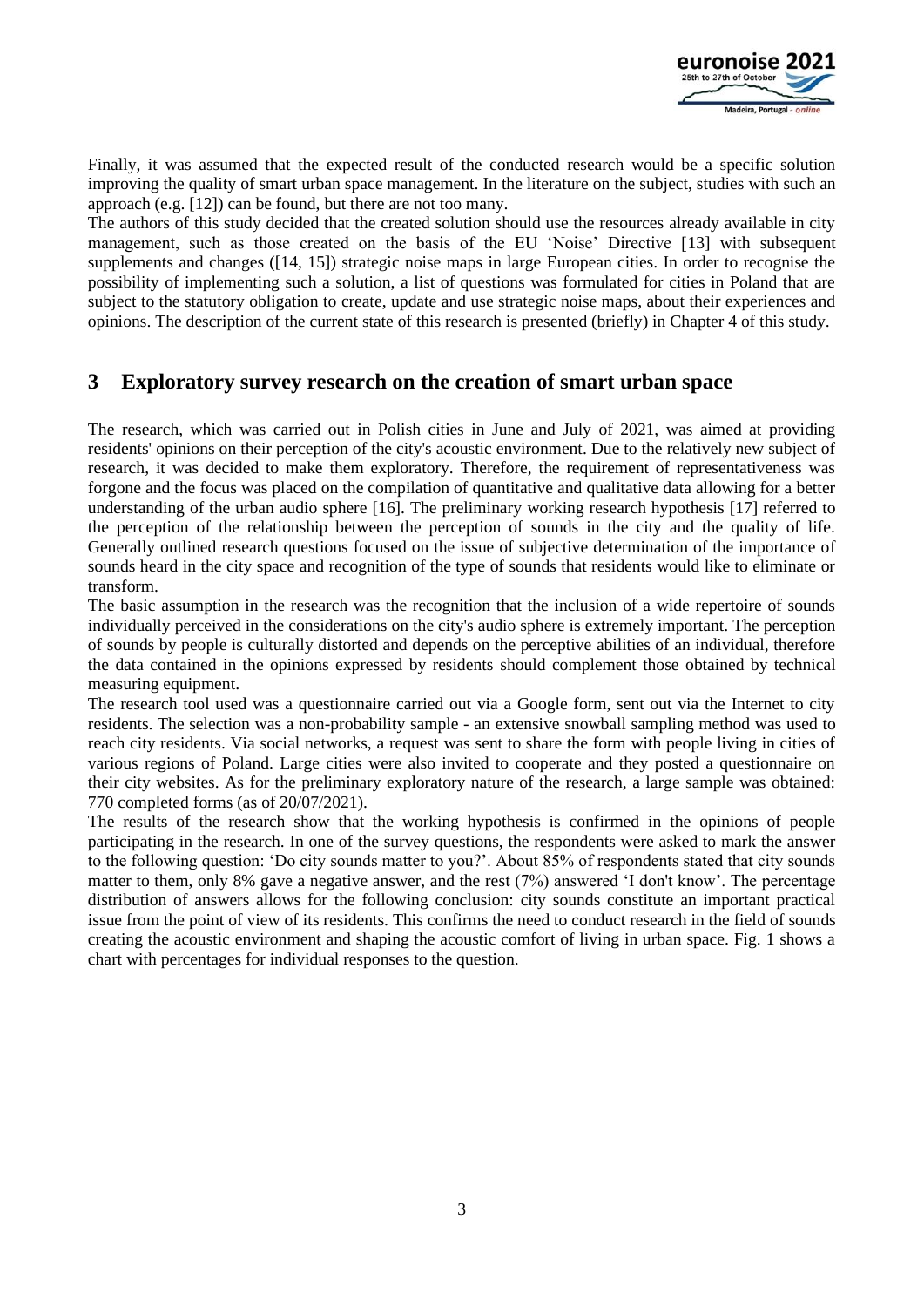



**Fig. 1.** Responses of survey participants to the question 'Do city sounds matter to you?' [own work].

The next question was 'Would you like to change (eliminate, improve, boost) the sounds you hear in your city?'. The question was aimed at determining the subjective feelings of residents regarding the sounds in their urban environment. Almost 70% of the respondents declared a willingness to change city sounds - 36% of which answered 'definitely yes', and 33% decided that they would like to change 'maybe only some of them'. One-fourth of the respondents were unable to express an unequivocal answer to this question. Only 6% of the surveyed city residents expressed a lack of willingness to make any changes in terms of sounds in their city (see Fig. 2). It can therefore be concluded that the topic of eliminating, improving and boosting urban sounds is worth exploring. The obtained results constitute an important premise for directing further research.



**Fig. 2.** Responses of the survey participants to the question 'Would you like to change (eliminate, improve, boost) the sounds you hear in your city?'. [own work].

The questions were only addressed to city residents, which is consistent with the assumption that the research is exploratory in nature. Their aim is to provide some knowledge about the current state of the research issues, to estimate the need for research and to set directions for further research projects. The research team plans to direct further research on acoustics of urban space to Smart Cities.

An important part of the research was to learn about the opinions of city residents on the necessity or possibility of eliminating or boosting sounds that are particularly important and shape the emotional values of the study participants. At the same time, the respondents were asked to indicate what the elimination or boosting measures would consist of and what their purpose would be. Over 500 people participating in the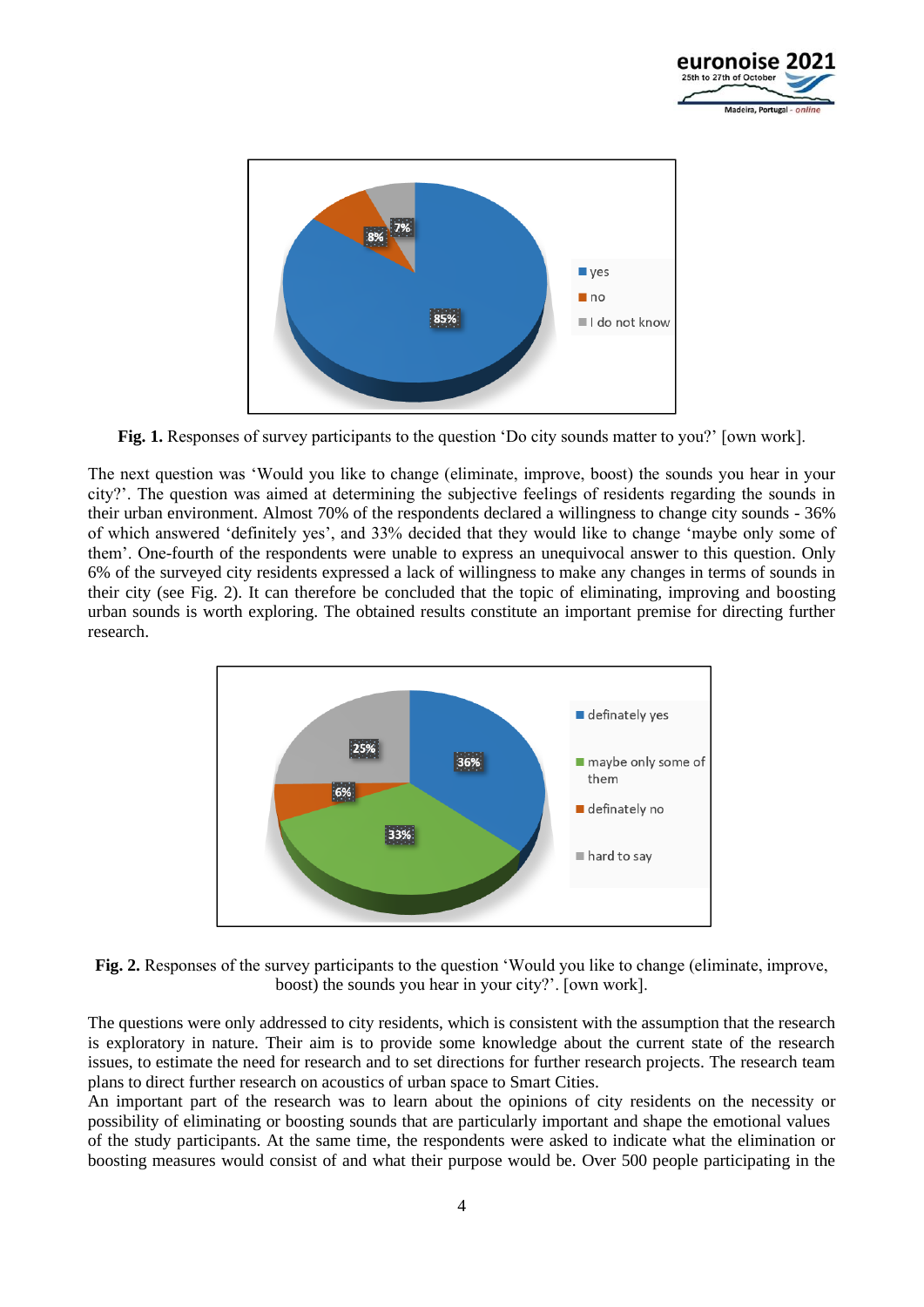

survey made their views known freely in this regard. Their qualitative analysis allowed for assigning statements to five main categories: (a) transport, primarily including road transport; (b) industrial, road and construction works, repairs; (c) animals; (c) people; (e) others, including the environment. Fig. 3 shows the percentage share of individual topic categories within the statements. The largest number, i.e. 300 opinions, related to the issue of traffic, mainly car traffic, and also rail, tram and, occasionally, air traffic. An important part was also the issue of sounds generated by people (66 opinions). Among the statements, a recurring problem of undesirable sounds related to the broadly understood industry (21 opinions), and to a lesser extent to animals (9 opinions), was also distinguished. Another category was also defined, within which opinions of a general nature were classified (84 opinions).



**Fig. 3.** Topic categories of respondents' statements regarding the possibility of eliminating or boosting sounds in the city [own work].

At a later stage of the cognitive process, a single statement was assigned to one of the three options characterising the respondent's intentions, i.e. (option 1) the statement indicated changes in the boost or reduction of city sounds; (option 2) the statement indicated the goal to be achieved in relation to the discussed subject of the statement; (option 3), the statement indicated both the changes and the purpose of their implementation. Fig. 4 shows the result of such an arrangement. The fewest statements concerned the third option, i.e. the indication of possible changes in the acoustics of the city and the purpose that these changes could cause.

Taking into account the problems most frequently indicated by respondents with regard to the negative impact of city sounds on the residents, the problem of noise resulting from traffic, especially car traffic, should be emphasised. In this regard, there have been numerous statements referring to night traffic, such as emergency vehicles driving with flashing lights and sirens, motorcycles and trucks. Possible changes that, according to the respondents, would reduce the nuisance, would consist in limiting vehicle traffic, especially at night, and above all improving road infrastructure. Also indicated was a necessity to introduce soundproofing measures, both of a technical nature, such as noise barriers including natural ones, such as extending green areas and, most importantly, planting trees.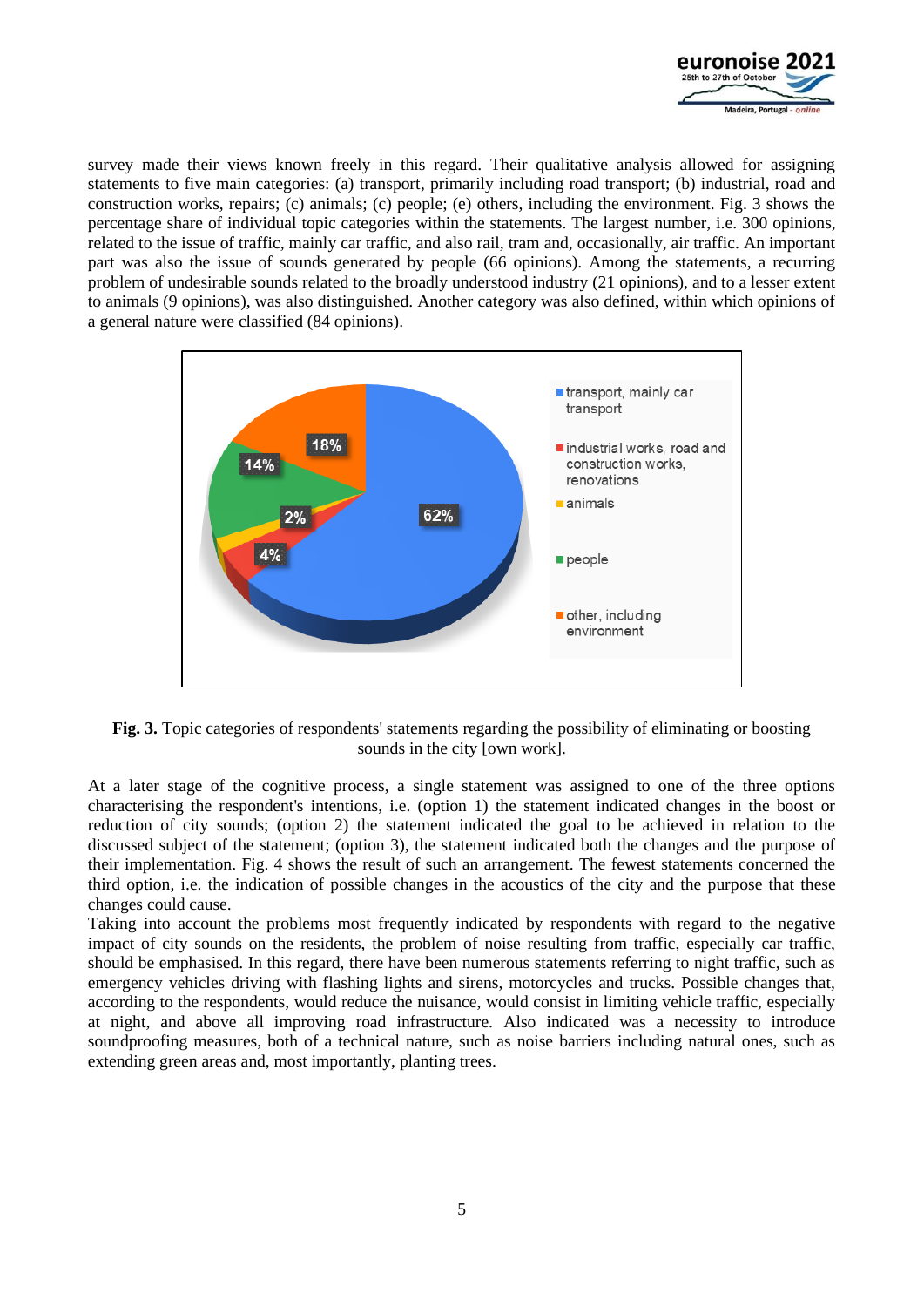



Fig. 4. Topic categories of respondents' statements regarding the possibility of eliminating or boosting sounds in the city [own work].

The qualitative analysis of the statements also showed a negative attitude of the residents to certain sounds, the so-called everyday life. These are sounds generated by people in or living in the neighbourhood. In terms of statements, such issues as: quarrels and loud conversations between neighbours, the vicinity of restaurants and wedding venues, as well as noise generated by playing children. At the same time, the need to increase the number of playgrounds was indicated, as well as to carefully locate them in the urban space and at an appropriate distance from residential buildings. Few opinions were negative about the sounds made by animals, mainly birds (gulls) and dogs. On the other hand, there have been many negative statements about industrial noise from plants, but also from earthworks, construction and renovation works.

Among the most frequently suggested intentions of residents defining the general attitude to improving the city's acoustic climate, which can also be treated as a summary of these considerations, the following postulate should be mentioned: silencing the sounds of society and boosting the sounds of nature.

# **4 Preliminary studies of the opinions of the administration of large Polish cities on the creation and use of strategic noise maps**

Research conducted in the 1990s showed that the state of the acoustic climate is disastrous. According to the results of these studies, 100-120 million residents of the then European Union were exposed to noise levels exceeding the relevant standards [18]. Recognition of the noise disturbance status led to the development of many programme documents, which made up the so-called 'Perspective noise policy'. The presented principles became the basis for the development of a legal act in the form of Directive 2002/49/EC of the European Parliament and of the Council of 25 June 2002 relating to the assessment and management of environmental noise [13]. This directive was intended to define a common approach to avoiding, preventing or reducing the harmful effects of exposure to noise, including annoyance, on the basis of established priorities. According to them, in Art. 5 of the above-mentioned document, standardised environmental noise assessment indicators were introduced for all EU countries, which were to be used in the preparation of strategic acoustic maps and noise protection programmes. The indicators, then implemented in the legislation of individual EU member states, are:  $L_{\text{DWN}}$  - long-term average sound level A for all days, evenings and nights during the year, and  $L<sub>N</sub>$  - long-term average sound level A for all nights of the year.

As part of the arrangements adopted in [13], calculation methods have been defined for the preparation of acoustic maps for specific groups of noise sources: industrial, aviation, road and rail noise. The acoustic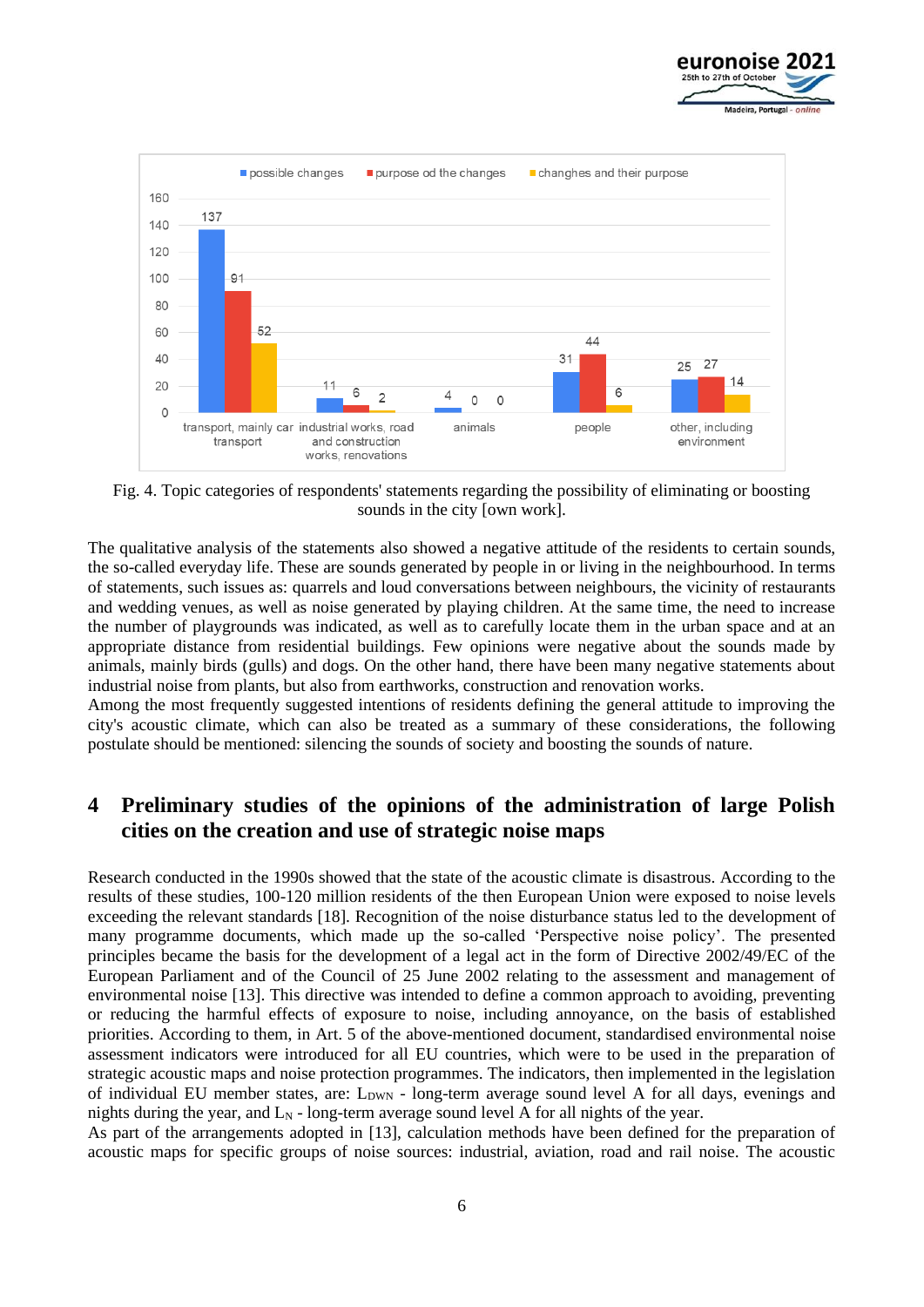

maps prepared according to the above-mentioned guidelines by local governments of cities were to primarily serve the needs of preparing various types of programmes aimed at reducing noise. The analysis of the results obtained in the 1st-4th round of acoustic mapping showed some ambiguities from the beginning [13]. They resulted from the provisions of the directive regarding the measurement and calculation methods used in the creation of Strategic Noise Maps. In Poland, as part of the 1st-4th round of acoustic mapping, maps were prepared using the calculation methods recommended in the directive, but with no full compliance with national law. Moreover, it was found that different methods of determining the number of people exposed to excessive noise in buildings were a significant reason for the differences in the obtained calculation values. As a consequence, noise maps from the first round of mapping turned out to be incomparable, not only did they not give the possibility to obtain comparable information on the actual exposure of residents to excessive noise in the entire EU, but even in one Member State.

In 2008, the European Commission started working towards the elaboration and development of a methodological framework for a project entitled 'Common noise assessment methods in Europe', led by the European Research Centre. The result of this work was the Directive [14] adopted in 2015, defining common noise assessment methods, known under the acronym CNOSSOS-EU. These methods are effective from 1 January 2019 and will be used in the fourth mapping round in 2022. The provisions of this directive were introduced into Polish legislation in 2019 in the form of an act [19]. In 2020, the EU Directive [15] was published, which indicates the harmful effects of noise in the environment and the method of its assessment, i.e. ischaemic heart disease, significant nuisance and significant sleep disturbance. It should be noted that the presented impact assessment only relates to the sources of traffic noise. Interesting research on the application of noise nuisance assessment methods, taking into account the auditory sensations in the environment caused by various noise sources, is presented in [20].

Strategic noise maps have been implemented in Poland since 2007 and updated every five years. Cities (over 250 thousand residents) already have 3 editions of such maps, while cities with more than 100,000 residents - 2 editions. It is worth posing the question: what benefits for city residents resulted from activities related to the preparation of a strategic noise map and the development of noise protection programmes on their basis?

The research team of the Department of Production Engineering of the Silesian University of Technology conducted a study in the period May - July 2021, in which 32 of the largest cities in Poland participated (between all the 36 cities in Poland obliged by law to create and to exploit the strategic acoustic maps). Questions asked to Municipal Offices concerned - in general terms - activities related to the creation and use of strategic noise maps and noise protection programmes. The obtained answers show that the implemented acoustic maps were the basis for the development of Environmental Protection Programmes against Noise and for taking into account acoustic conditions in spatial development plans.

The analysis of the collected responses shows that with the successive editions of the maps, the number of implemented solutions to reduce excessive noise increased. In the years 2007-2012, most cities limited themselves to implementing 'classic' solutions such as: noise barriers, speed bumps, vehicle speed limits and issuing decisions to industrial plant owners to reduce noise emissions. In the years 2013-2017 and later, a wider spectrum of anti-noise solutions began to be used, in the form of: changes in traffic organisation, quiet road surfaces, vibration isolation of rail tracks, grinding and lubrication of rails, planting of insulating greenery. The priority was to limit the traffic of private cars in city centres and replace it with bicycles, scooters and properly functioning public transport. The proposed solutions are described in more detail in [21].

The received responses clearly show an increase in the number of residents' complaints about noise in the analysed period of 2013-2021, but the use of map information by residents and investors remains very limited. It seems that this increase was not so much caused by the deterioration of the acoustic climate [23], but by the growing awareness of the quality of life of society and the desire to improve acoustic comfort. Nevertheless, this 'acoustic awareness' of the residents of Polish cities still leaves much to be desired. Most of the reported complaints of residents concerned road and industrial noise, including noise from small business establishments, car washes, air-conditioning and cooling equipment at shops, etc. After analysing in detail the complaints of residents in the cities studied, it should be stated that the residents also complained about the acoustic nuisance caused by the impact of specific noise sources. These complaints concerned,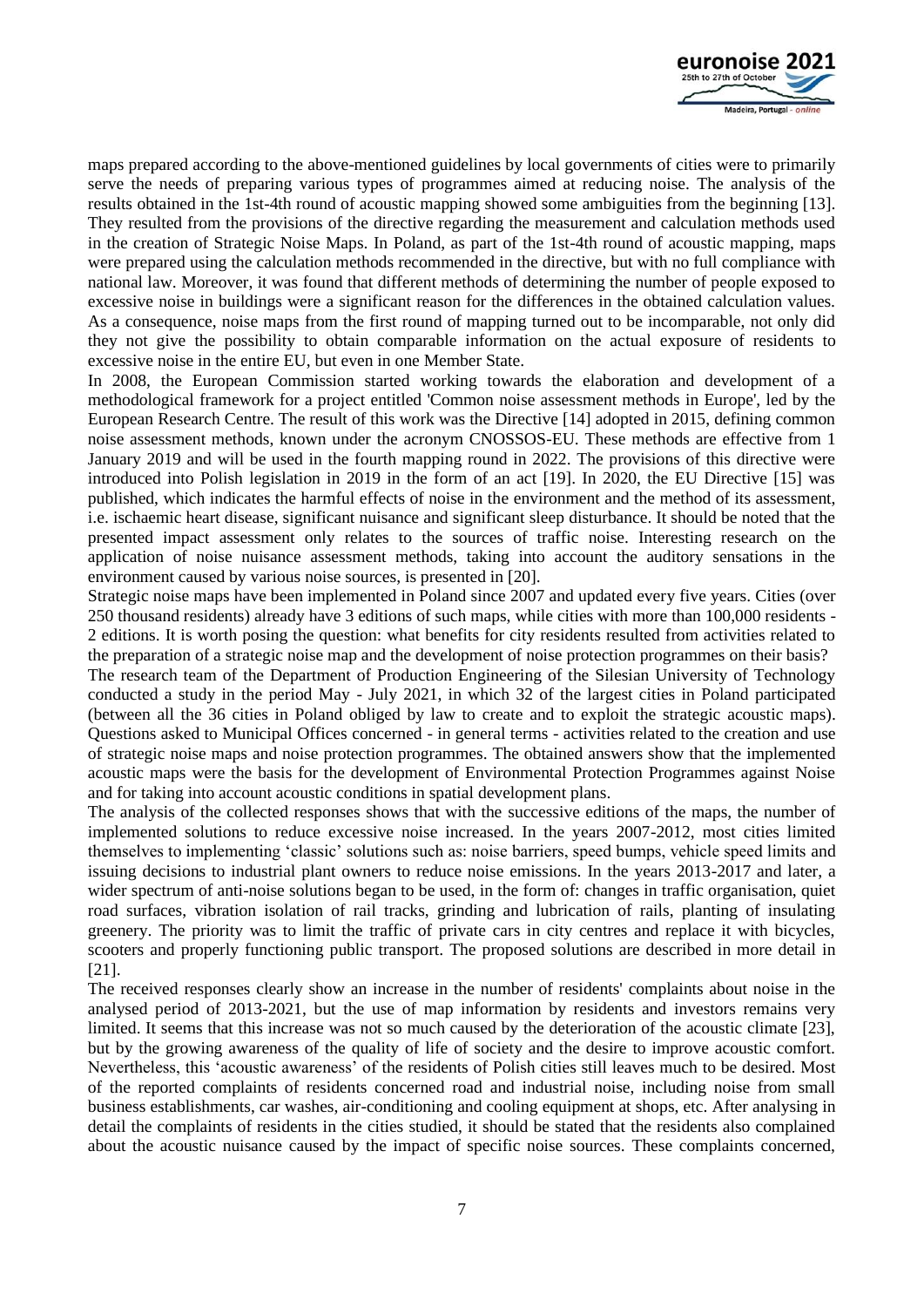

inter alia, noise from playgrounds and sports fields, noise generated from car races organised at night, the noise of church bells, or noise generated by persons at al fresco dining establishments.

An important conclusion from the conducted research is the statement that the acoustic map gives residents and decision-makers the opportunity to obtain information on the average noise level in a given place of the agglomeration, permissible levels and size of the possible exceedance of these values, and this possibility is not only used by residents, but also investors, architects and planners (e.g. when buying a flat, house or planning an investment). Therefore, it seems interesting and at the same time necessary to supplement the noise map with an information layer, allowing for recording and listening to the sounds of urban space inseparably related to a specific location.

There are known solutions consisting in recording sound signals in the environment and their realistic reproduction in laboratory conditions, which are in line with the research on the soundscape [22]. Such solutions not only allow the registration of unique sounds, but also the reproduction of various spatial sound phenomena. Modern aural techniques allow for the location of selected sounds in registered spaces, sound simulation of acoustic effects with the use of, for example, noise barriers.

The research team of the Department of Production Engineering has started conceptual works both on the identification of the sound impressions of the residents and related expectations, as well as on the creation of the sound layer of the city. The main goal of the undertaken research is to develop a method of creating and using a digital map layer containing data on the acoustic quality (acoustic comfort) of selected urban spaces. It will be achieved by developing:

- means and methods of acquiring, processing and recording information about 'city sounds' that can be used in the structure of noise maps, based on GIS class systems,
- a method of assessing the degree of acoustic nuisance of sound sources and appropriate indicators, taking into account aspects of subjective perception of sound,
- a method of assessing the acoustic quality (comfort) of urban spaces and appropriate indicators,
- a method on how to share information about the sound component of urban spaces in urban spaces with interested entities (stakeholders).

# **5 Conclusions**

.

The preliminary research results presented above show that the area of issues related to the acoustic component of urban space still has many unresolved problems worth undertaking research. The authors of this study are convinced that the key premise for making decisions regarding the acoustics of smart urban space should be the effective recognition of the needs and expectations of residents [23]. The basic goal of creating a smart urban space must be to improve the quality of life of the residents of this space, also in their subjective opinion. Therefore, residents should be asked about their expectations, needs and concerns. Such an assessment should cover the widest possible spectrum of residents, including various age groups (children, seniors) or people with various disabilities. On the other hand, Smart technologies offer a wide spectrum of possibilities of shaping the quality (comfort) of life for residents.

The presence of sounds in the 'Smart city' implies the need to undertake research work and implement the results of such research in practice. These may be research on sounds preferred and difficult to accept by various groups of residents (also in relation to the time of day / night), research on the impact of sounds on concentration or distraction, e.g. pedestrians on the streets where 'quiet' (electric) vehicles move about, studies of people's individual reactions to sounds.

The declared goal is to improve the quality of life in the city, but so far such quality has not been satisfactorily defined.

In the search for such a definition, we can, for example, refer to a situation in which every resident of a smart urban space is provided with personal comfort, tailored to their preferences. For example, they would like to enjoy themselves by listening to their preferred music. It is possible to consider using both 'Silent Disco' solutions [24, 25], based on equipping each participant of the event (party) with their own headset. Another possibility is the use of solutions in the field of the so-called active agents [11].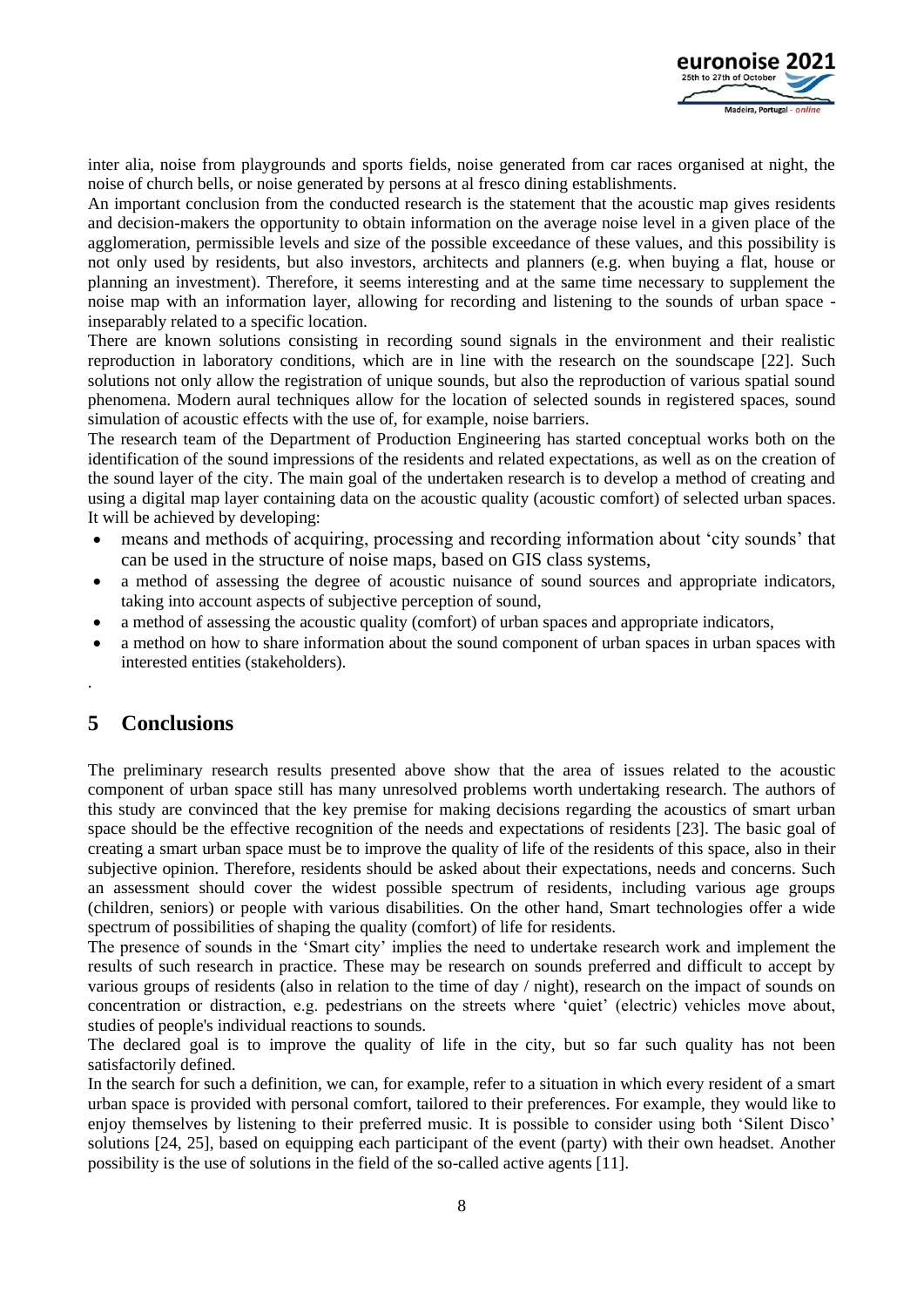

Another problem to consider is the subjectivism of perception and response to sounds. The question remains open: what is pleasant and what is a nuisance for a specific recipient? A dual reaction to sounds is clearly illustrated when using a helpline, that we are 'third in line' and while waiting, we listen 'over and over' to an objectively pleasant musical theme. Playing children can be seen as a sign of peace, joy and a family symbol, but also as a source of noise.

Perhaps, the considerations on Smart City sounds should also include the use of techniques such as music therapy or research on the influence of music on the mood of individuals and groups, and thus specific 'Smart City music'?

## **Acknowledgements**

The authors of this study would like to express their gratitude to the Mayors as well as City Halls of the largest Polish cities for their support and assistance in research on strategic noise maps and for helping to popularize access to the questionnaire aimed at researching the opinion of residents about the sounds in their environment.

# **References**

- [1] Lubman, D., & Kiser, B. H. (2001). The History of Western Civilization Told Through the Acoustics of its Worship Spaces. *Proceedings of the 17th International Congress on Acoustics*, 3–4.
- [2] Mourjopoulos, J. (2015). The origins of building acoustics for theater and music performances. The Journal of the Acoustical Society of America, 137(4), 2427–2427.
- [3] Guallart V.: The 8 principles on How to Make a Smart City, Barcelona 2018.
- [4] Ciaburro G., Iannace G.: Improving smart cities safety using sound events detection based on deep neural network algorithms. Informatics, 7(3), 2020.
- [5] Husár M.: Smart Cities and the Idea of Smartness in Urban Development A Critical Review. IOP Conference Series: Material Scientific Engineering, 245, 2017.
- [6] Karwot J., Kaźmierczak J., Wyczółkowski R., Paszkowski W., Przystałka P.: Smart Water in Smart City: A Case Study. Proceedings of SGEM 16th International Scientific Conference on EARTH&GEOSCIENCES, 3 (I), 2016, p. 851-858.
- [7] Asensio, C. (2017, February). Acoustics in Smart Cities. *Applied Acoustics*. Elsevier Ltd.
- [8] Habibzadeh, H., Nussbaum, B. H., Anjomshoa, F., Kantarci, B., & Soyata, T. (2019, October 1). A survey on cybersecurity, data privacy, and policy issues in cyber-physical system deployments in smart cities. Sustainable Cities and Society. Elsevier Ltd.
- [9] Calvillo, C. F., Sánchez-Miralles, A., & Villar, J. (2016, March 1). Energy management and planning in smart cities. *Renewable and Sustainable Energy Reviews*. Elsevier Ltd.
- [10] Rehena, Z., & Janssen, M. (2018). Towards a Framework for Context-Aware Intelligent Traffic Management System in Smart Cities. In The Web Conference 2018 - Companion of the World Wide Web Conference, WWW 2018 (pp. 893–898). Association for Computing Machinery, Inc.
- [11] Pawelczyk M.: Can we find active noise control in everyday life soon? The International Journal of Acoustics and Vibration, 24 (No 1), 2, 2019.
- [12] Vinci, B., Tonacci, A., Caudai, C., De Rosa, P., Nencini, L., & Pratali, L. (2017). The SENSEable Pisa Project: Citizen-Participation in Monitoring Acoustic Climate of Mediterranean City Centers. Clean - Soil, Air, Water, 45(7).